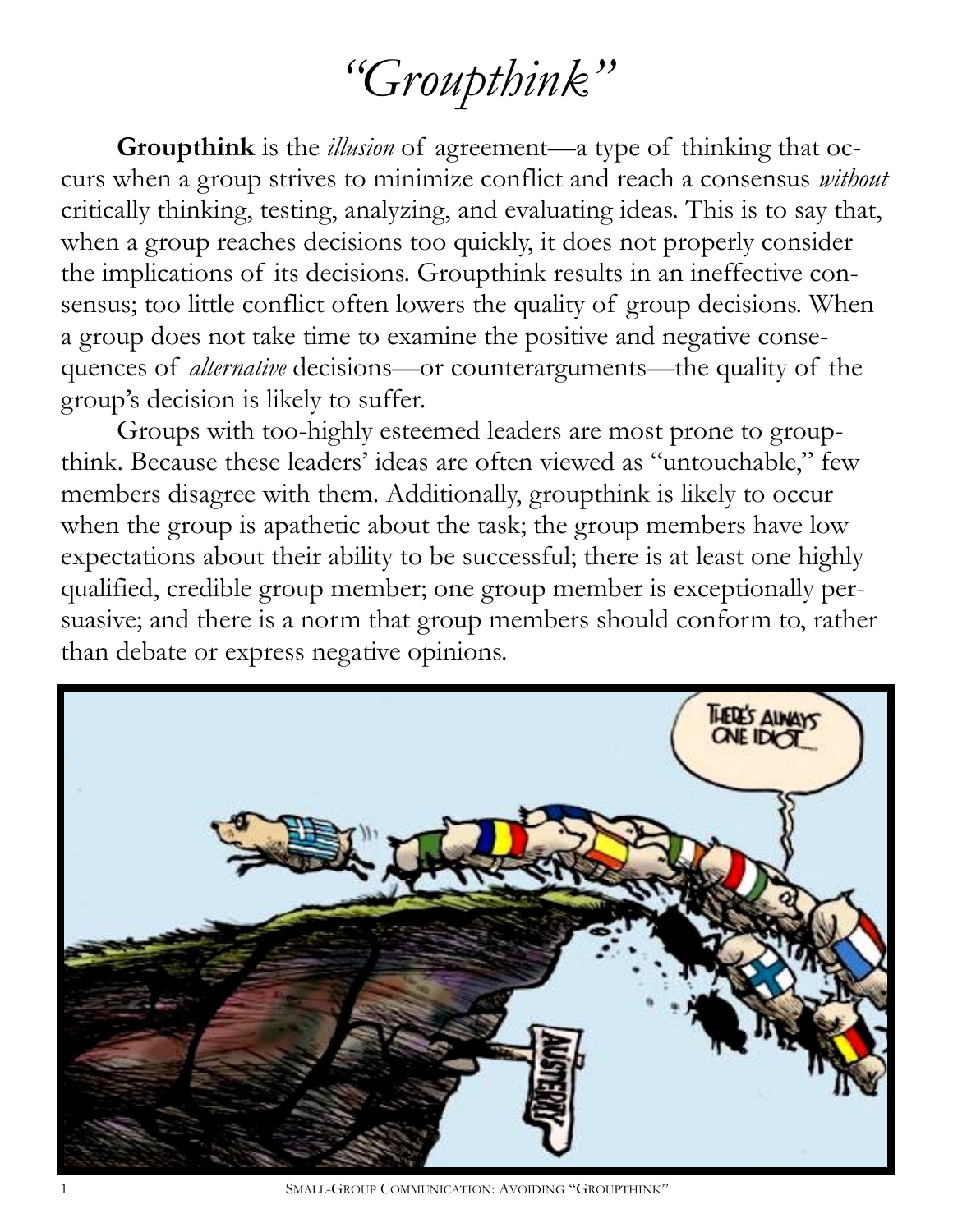Can you identify groupthink when it occurs it a group to which you belong? Here are some of the common symptoms of groupthink…

#### **CRITICAL THINKING IS NEITHER ENCOURAGED NOR REWARDED**

If you are working in a group that considers disagreement or controversy counterproductive, chances are that group think is alive and well.

#### **MEMBERS BELIEVE THAT THEIR GROUP CAN DO NO WRONG**

This happens when a group's members think their group is invulnerable. Members dismiss potential threats to the group as minor problems. If your group is consistently overconfident in dealing with problems that may interfere with its goals, it may suffer from groupthink.

#### **MEMBERS ARE TOO CONCERNED ABOUT JUSTIFYING THEIR ACTIONS**

Members of highly cohesive groups like to feel that they are acting in the group's best interests. Therefore, groups that experience groupthink is too concerned about convincing itself that it has made proper decisions in the past and will make good decisions in the future.

### **MEMBERS APPLY PRESSURE TO THOSE WHO DO NOT SUPPORT THE GROUP**

Have you ever voiced an opinion contrary to the majority opinion and quickly realized that other group members were trying to pressure you into going along with the rest of the group. Groups prone to groupthink have a low tolerance for members who do not "go along." They see controversy and conflict injected by a dissenting member as a threat. Therefore, a person voicing an idea different from the group's position is often punished. Of course, if a group member is simply being stubborn, others should try to *reason* with the dissenter. Do not be too quick to label someone as a troublemaker simply because she or he has an opinion different from that of other group members.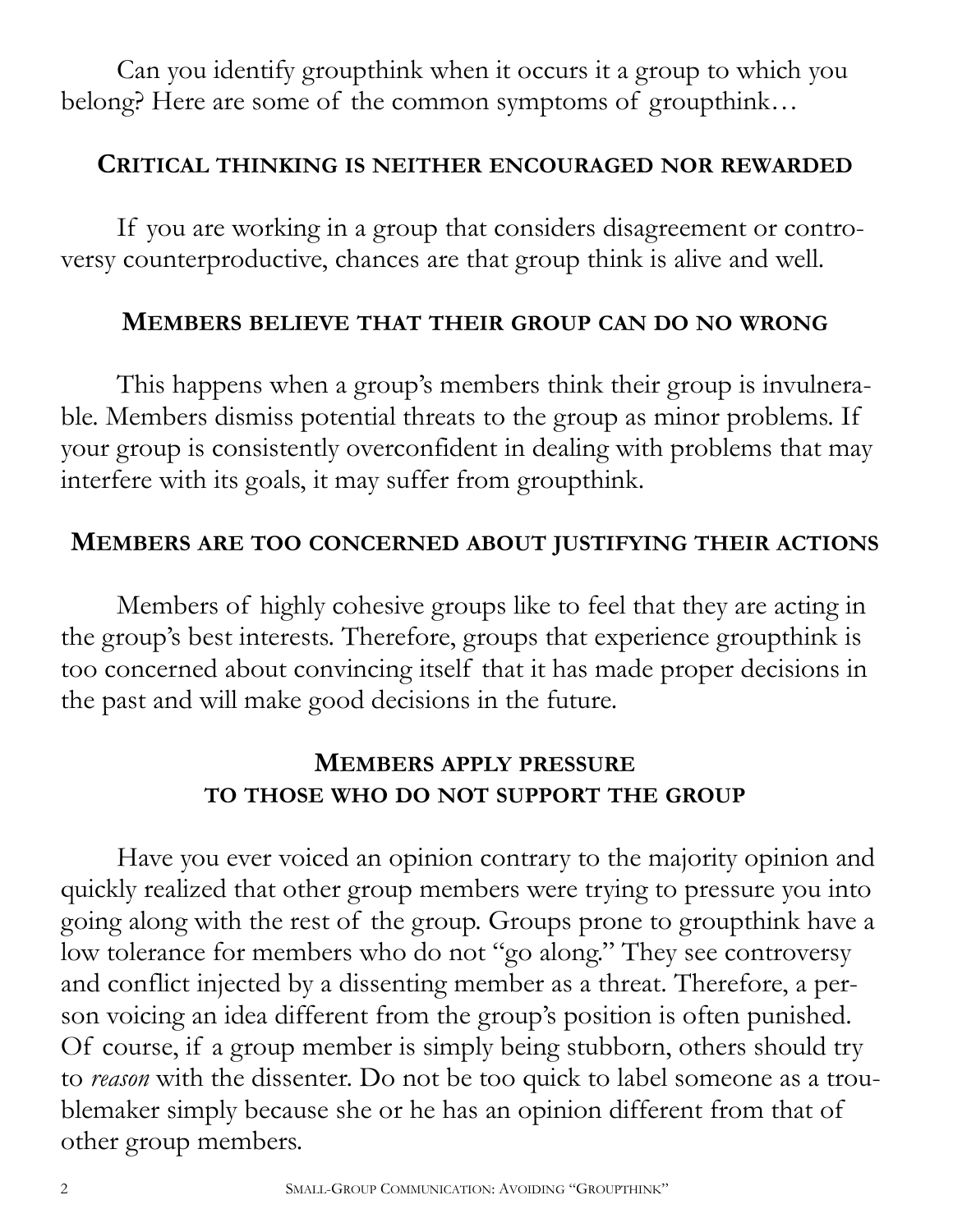### **MEMBERS ARE TOO CONCERNED ABOUT REINFORCING THE LEADER'S BELIEFS**

Yes, leaders of small groups often emerge because they suggest some of the best ideas, motivate other group members, or devote themselves to the group's goals more than others do. But if group members place *too much* emphasis on the credibility or infallibility of their leader, groupthink may occur. Leaders who like to be surrounded by "yes people" (who always agree with their ideas) lose the advantage of having their ideas tested. Most people do not like criticism and do not like to be told that their ideas are inept or inappropriate. Therefore, group leaders are understandably attracted to those who agree with them. Leaders sensitive to the problem of groupthink will solicit and tolerate all viewpoints, because testing the quality of solutions *requires* different opinions.

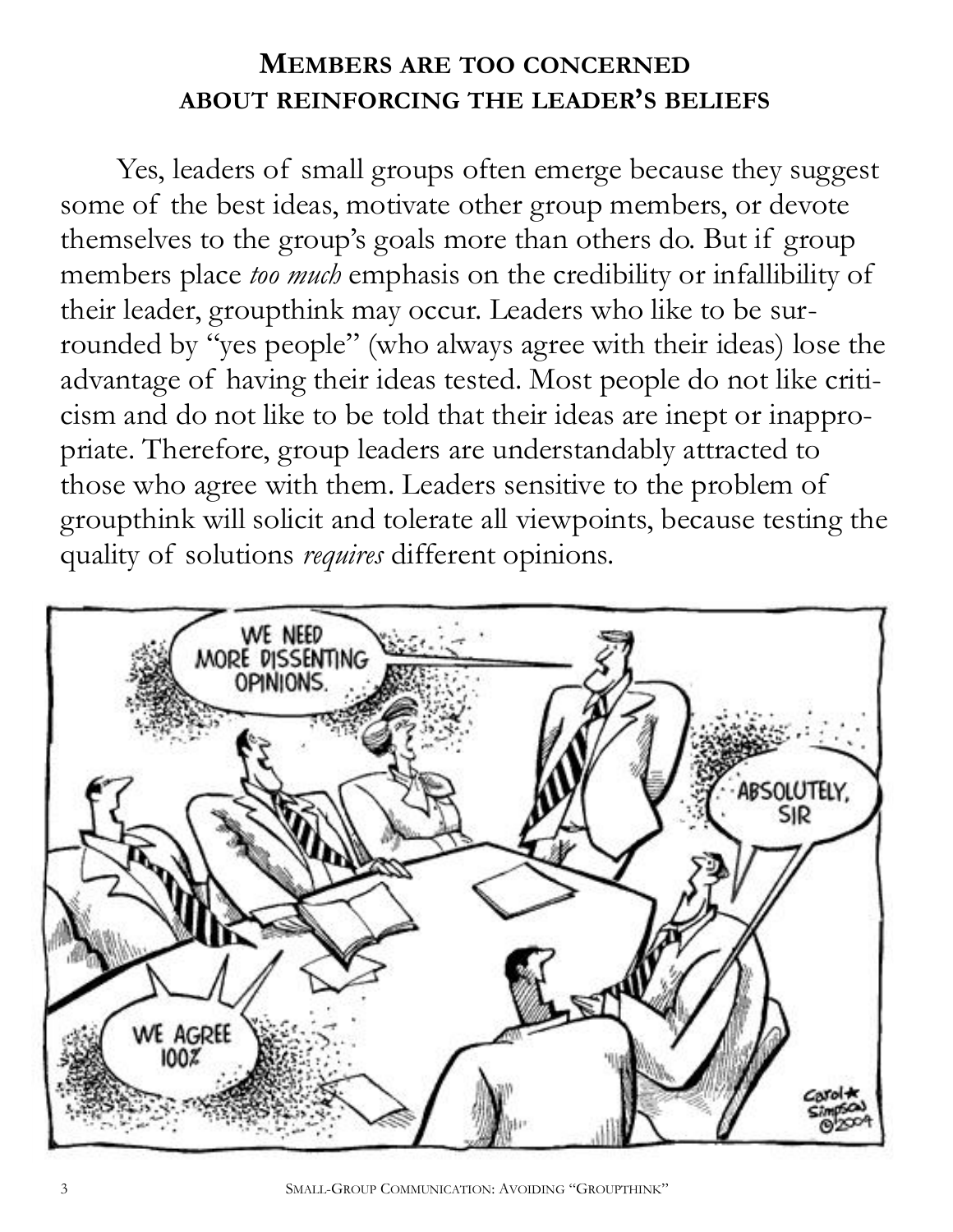

# *How to Avoid Groupthink*

Encourage critical, independent thinking. The leader should make clear that he or she does not want the group to reach agreement until each member has critically evaluated the issues. Most group leaders want to command the respect of their groups. But a leader's insistence that the group always agree with her or him does not encourage respect. Instead, it demonstrates a fear of disagreement. Thus, if you find yourself a leader in a small group, encourage *disagreement*—not just for the sake of argument, but to eliminate groupthink.

If no disagreement develops in a group, members may enjoy getting along and never realize that their group suffers from groupthink. If you find yourself in a group of pacifists, play "devil's advocate" by raising objections and potential problems. Assign someone to consider the negative aspects of a suggestion before it is implemented. It can save the group from groupthink and enhance the quality of the decision.